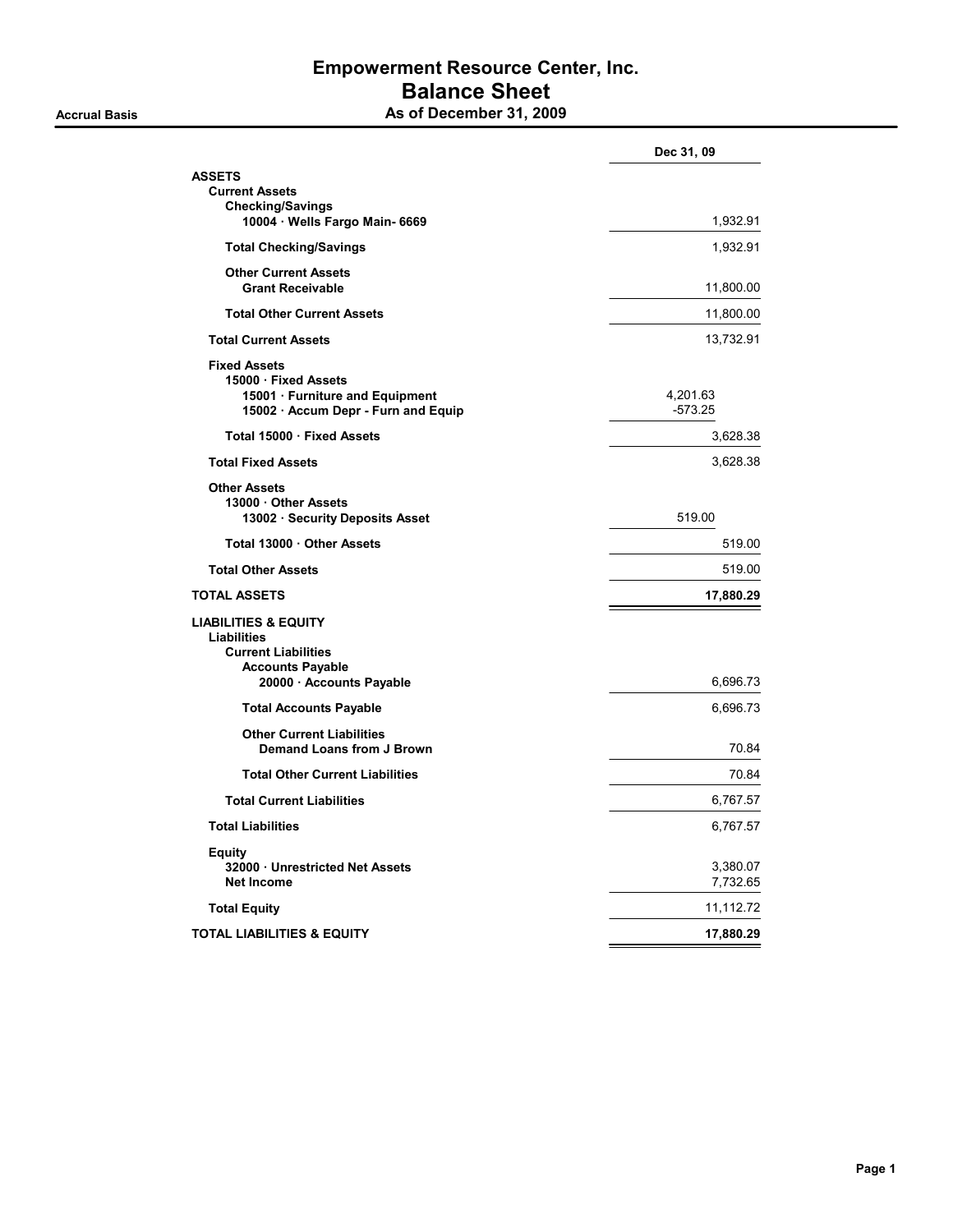## Empowerment Resource Center, Inc. Profit & Loss Accrual Basis **Accrual Basis January through December 2009**

|                                                                                                                                                                         | Jan - Dec 09                               |
|-------------------------------------------------------------------------------------------------------------------------------------------------------------------------|--------------------------------------------|
| <b>Ordinary Income/Expense</b><br>Income                                                                                                                                |                                            |
| 42000 Contributions                                                                                                                                                     | 2,210.00                                   |
| 43300 Direct Public Grants<br>43340 · Nonprofit Organization Grants<br>43350 · Academic Collaborative Grant                                                             | 2,319.20<br>1,528.32                       |
| Total 43300 Direct Public Grants                                                                                                                                        | 3,847.52                                   |
| 43400 Direct Public Support<br>43420 Gifts in Kind - Goods                                                                                                              | 30,284.94                                  |
| Total 43400 Direct Public Support                                                                                                                                       | 30,284.94                                  |
| 44500 Federal Grants - DIRECT                                                                                                                                           | 1,500.00                                   |
| 44600 · Local County Grants<br>44610 Local Government Grants<br>44600 · Local County Grants - Other                                                                     | 25,000.00<br>1,254.00                      |
| Total 44600 · Local County Grants                                                                                                                                       | 26,254.00                                  |
| 44700 · State Grants                                                                                                                                                    | 45,820.00                                  |
| <b>Total Income</b>                                                                                                                                                     | 109,916.46                                 |
| <b>Gross Profit</b>                                                                                                                                                     | 109,916.46                                 |
| <b>Expense</b><br>60900 · Business Expenses<br>60910 License & Permits<br>60920 Business Registration Fees                                                              | 290.00<br>59.00                            |
| Total 60900 · Business Expenses                                                                                                                                         | 349.00                                     |
| 62100 Contract Services<br>62110 Accounting Fees<br>62150 · Independent Contract                                                                                        | 2,283.00<br>43,807.05                      |
| Total 62100 Contract Services                                                                                                                                           | 46,090.05                                  |
| 62800 · Facilities and Equipment<br>62810 · Depr and Amort - Allowable<br>62840 · Equip Rental and Maintenance<br>62880 Office Rent<br>62890 · Rent, Parking, Utilities | 1,216.21<br>1,487.52<br>7,328.20<br>380.60 |
| Total 62800 · Facilities and Equipment                                                                                                                                  | 10,412.53                                  |
| 63000 · Program Expense - Participants<br>63100 · Participant Awards<br>63110 · Client Transportation<br>63140 Client Incentives                                        | 40.00<br>1,885.37                          |
| Total 63100 Participant Awards                                                                                                                                          | 1,925.37                                   |
| Total 63000 · Program Expense - Participants                                                                                                                            | 1,925.37                                   |
| 64000 · Clinical Expenses<br>64050 · Laboratory Supplies                                                                                                                | 1,558.65                                   |
| Total 64000 · Clinical Expenses                                                                                                                                         | 1,558.65                                   |
| 65000 · Operations<br><b>Public Service Announcements</b><br>65001 · Bank Service Charge<br>65010 · Books, Subscriptions, Reference                                     | 21,221.00<br>41.40<br>4,136.94             |
| 65020 · Postage, Mailing Service                                                                                                                                        | 505.96                                     |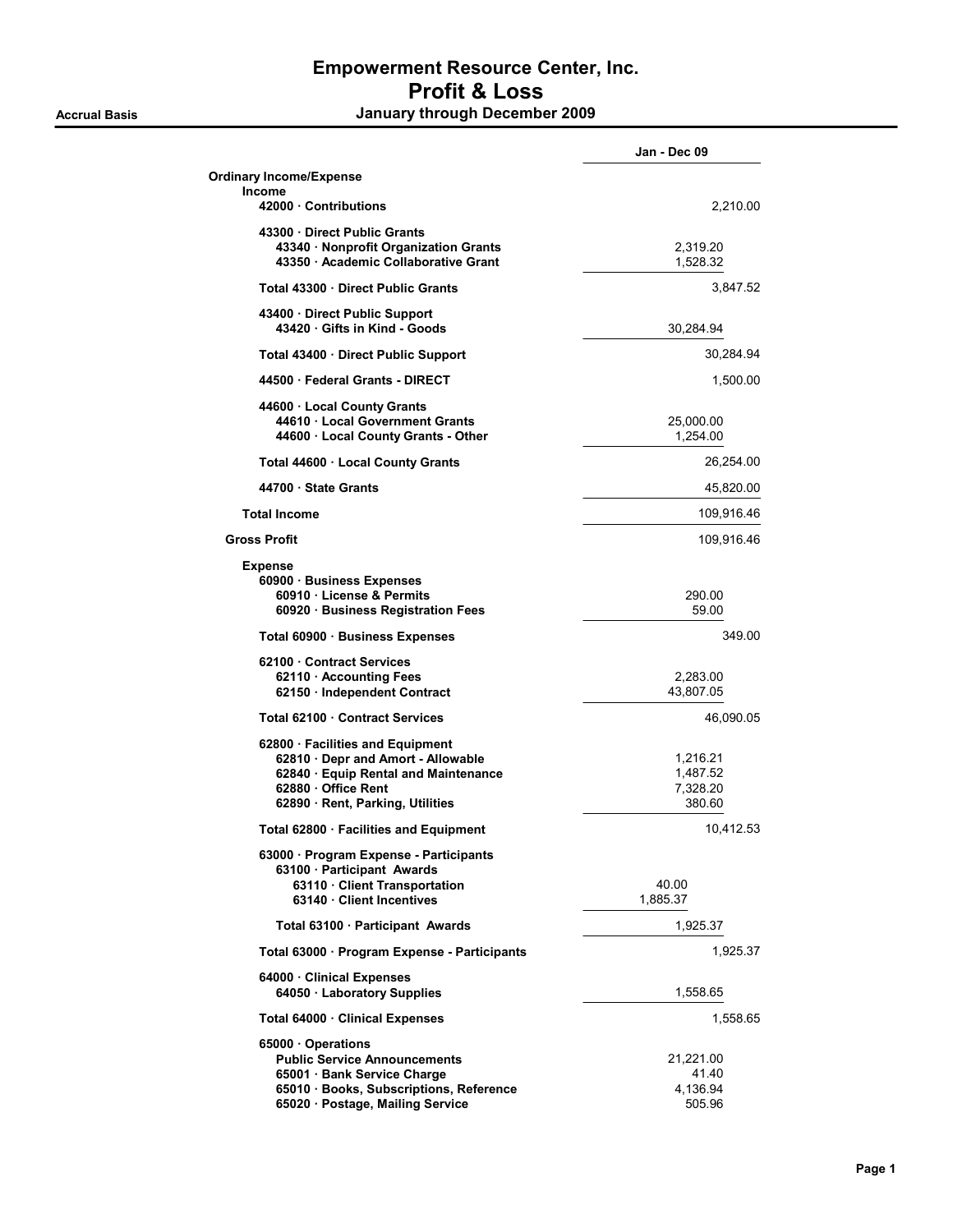## Empowerment Resource Center, Inc. Profit & Loss Accrual Basis **Accrual Basis January through December 2009**

|                                                                                                         | Jan - Dec 09                   |
|---------------------------------------------------------------------------------------------------------|--------------------------------|
| 65040 Office Supplies<br><b>Refreshments</b><br><b>Toiletries</b><br>65040 · Office Supplies - Other    | 2,284.90<br>295.00<br>9,413.18 |
| Total 65040 · Office Supplies                                                                           | 11,993.08                      |
| 65050 · Telephone, Telecommunications                                                                   | 2,192.03                       |
| Total 65000 Operations                                                                                  | 40,090.41                      |
| 65045 · Program Expenses and Supplies<br>65046 · Client Prevention Supplies                             | 842.74                         |
| Total 65045 · Program Expenses and Supplies                                                             | 842.74                         |
| 65100 Other Types of Expenses<br>65160 Other Costs                                                      | 87.80                          |
| Total 65100 Other Types of Expenses                                                                     | 87.80                          |
| 65120 · Insurance                                                                                       | 3,455.89                       |
| 68300 · Travel and Meetings<br>68310 Registration<br>68320 Hotel<br>68300 · Travel and Meetings - Other | 539.10<br>1,848.63<br>78.00    |
| Total 68300 · Travel and Meetings                                                                       | 2,465.73                       |
| <b>Total Expense</b>                                                                                    | 107,278.17                     |
| <b>Net Ordinary Income</b>                                                                              | 2,638.29                       |
| <b>Other Income/Expense</b><br>Other Income<br>41000 Other Income                                       | 161.50                         |
| 46400 · Misc Revenue                                                                                    | 4,932.86                       |
| <b>Total Other Income</b>                                                                               | 5,094.36                       |
| <b>Net Other Income</b>                                                                                 | 5,094.36                       |
| Net Income                                                                                              | 7,732.65                       |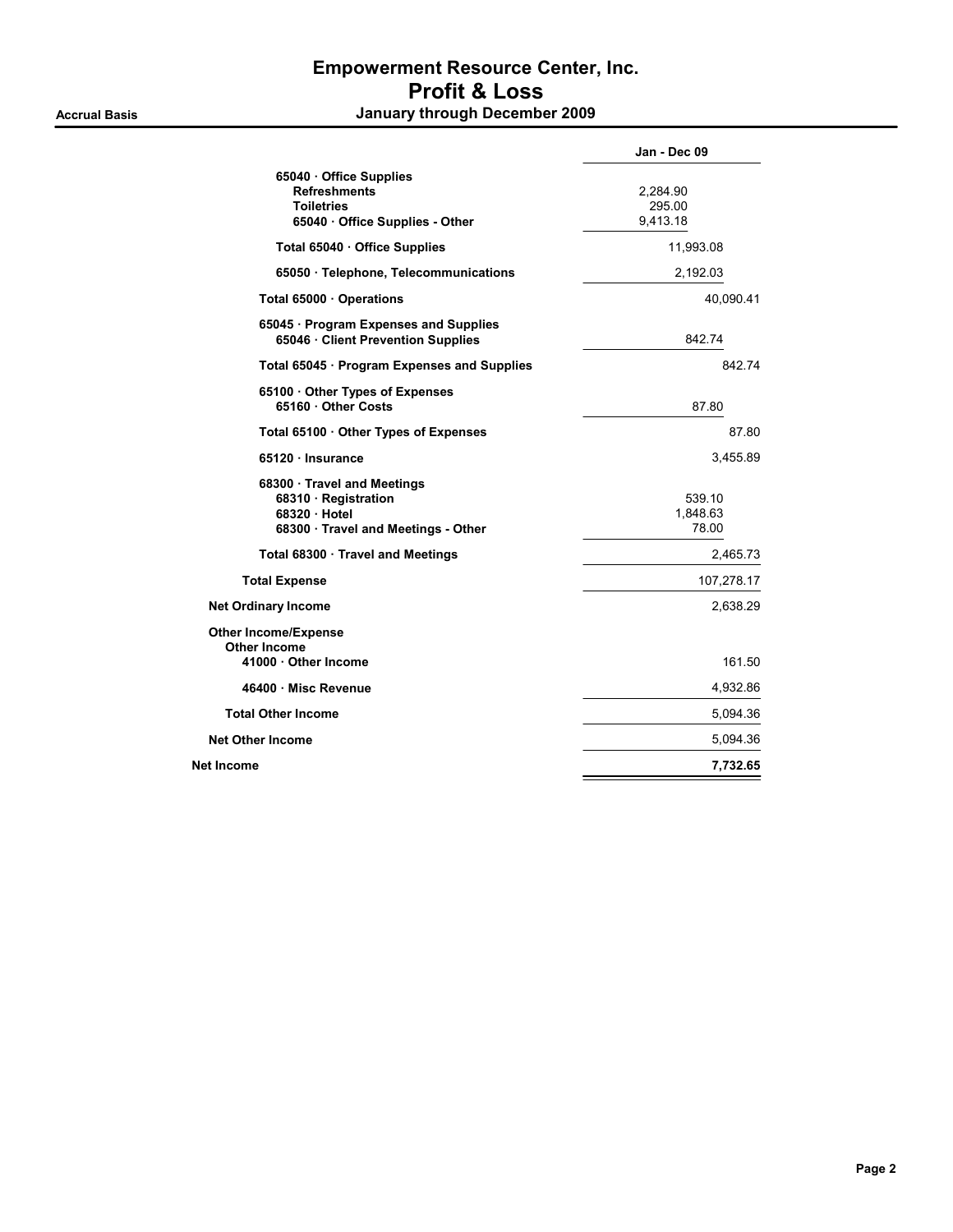## Empowerment Resource Center, Inc. Profit & Loss Accrual Basis **Accrual Basis January through December 2009**

|                                                                          | Jan - Dec 09 |
|--------------------------------------------------------------------------|--------------|
| <b>Ordinary Income/Expense</b>                                           |              |
| <b>Income</b><br>42000 Contributions                                     | 2,210.00     |
| 43300 Direct Public Grants                                               | 3,847.52     |
| 43400 Direct Public Support                                              | 30,284.94    |
| 44500 Federal Grants - DIRECT                                            | 1,500.00     |
| 44600 · Local County Grants                                              | 26,254.00    |
| 44700 State Grants                                                       | 45,820.00    |
| <b>Total Income</b>                                                      | 109,916.46   |
| <b>Gross Profit</b>                                                      | 109,916.46   |
| <b>Expense</b><br>60900 · Business Expenses                              | 349.00       |
| 62100 Contract Services                                                  | 46,090.05    |
| 62800 · Facilities and Equipment                                         | 10,412.53    |
| 63000 · Program Expense - Participants                                   | 1,925.37     |
| 64000 · Clinical Expenses                                                | 1,558.65     |
| 65000 Operations                                                         | 40,090.41    |
| 65045 · Program Expenses and Supplies                                    | 842.74       |
| 65100 Other Types of Expenses                                            | 87.80        |
| 65120 Insurance                                                          | 3,455.89     |
| 68300 · Travel and Meetings                                              | 2,465.73     |
| <b>Total Expense</b>                                                     | 107,278.17   |
| <b>Net Ordinary Income</b>                                               | 2,638.29     |
| <b>Other Income/Expense</b><br><b>Other Income</b><br>41000 Other Income | 161.50       |
| 46400 Misc Revenue                                                       | 4,932.86     |
| <b>Total Other Income</b>                                                | 5,094.36     |
| <b>Net Other Income</b>                                                  | 5,094.36     |
| Net Income                                                               | 7,732.65     |
|                                                                          |              |